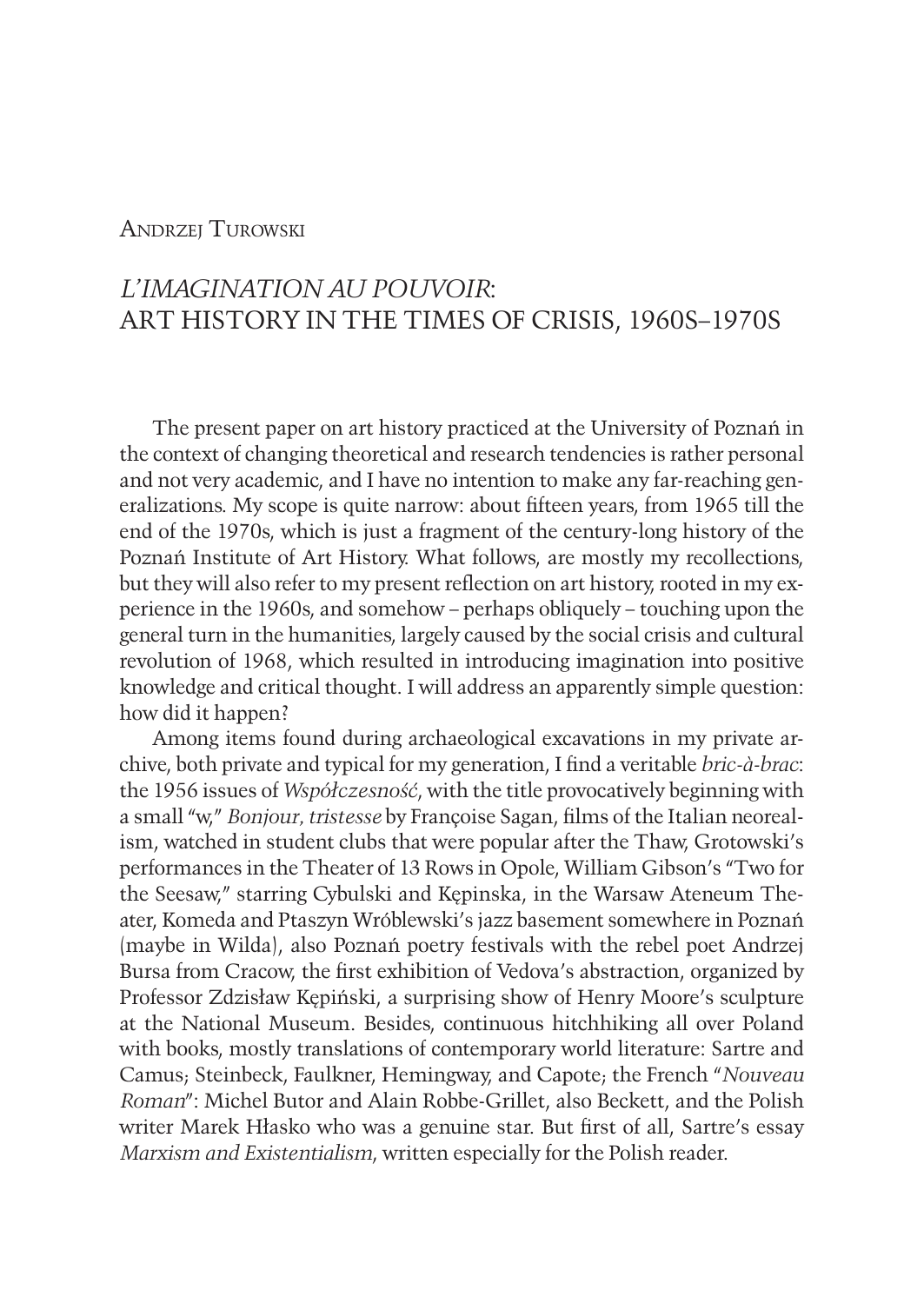Then studying at the university: first law, then art history. I passed an examination in world art history with Piotr Skubiszewski just a week after passing another one in international law with his brother, Krzysztof Skubiszewski. The former exam took place at the Department of Art History on the top floor of a building on Fredry Street: a long, dark corridor with Zbyszek Czarnecki's photo studio at the end, on both sides offices of junior and senior faculty, a seminar and lecture room with a huge projector to show illustrations, and benches in the corridor, on which we were spending long hours sitting. We made friends with students of the Academy of Fine Arts, sharing intellectual fascinations with colleagues who also studied art history. When I started teaching as an assistant lecturer, Adam Labuda was just about to graduate. We were both reading Foucault's *Order of Things* on the Hel Peninsula beach, soon to discover Derrida's "*différance*" which we did not quite understand. Janos Brendel, a senior and a refugee from Hungary, was telling us about the Budapest uprising. The year 1968 was at hand and I just visited Paris for the first time, fascinated with structuralism, watching the famous debate between Raymond Picard and Roland Barthes on the "new criticism and new imposture" (1965), and then the revolutionary and semiological disputes within the "Tel Quel" group. It was hard to make all that a coherent whole. We were traversing a shaky terrain where everything could easily explode and disappear into thin air. Such was the atmosphere in which we were asking our first questions about art and scholarship, culture and knowledge, history and methodology, politics and responsibility.

At that time we also realized that the choice of a specific rationality makes our scholarship coherent and rigorous. Normative theories, which determined the framework of our research in advance, were convenient and logically clear. Those strategies which grew out of the historical material under consideration proved more difficult and potentially ambiguous. Still, we found such theories, relativizing the process of knowledge acquisition in respect to what remains unknown, much more interesting and stimulating. Imagination, chance, emotions, and even fantasy which allow for creative uncertainty give the scholar an experience of knowledge that is "in-complete," i.e., free of the hegemony of rational doctrine and the institutional power of the academia.

The directions concerning ways of reasoning and the falsification of the material under consideration are not "neutral." I knew about it only at that time. Today, stressing such a position of the scholar among the ideological, political, and academic discourses, I do not adhere to the reductionist (or metaphysical) ideological determinism in the humanities, but put in the foreground the role of "ideosis" as a context, milieu or network to which we belong as academics.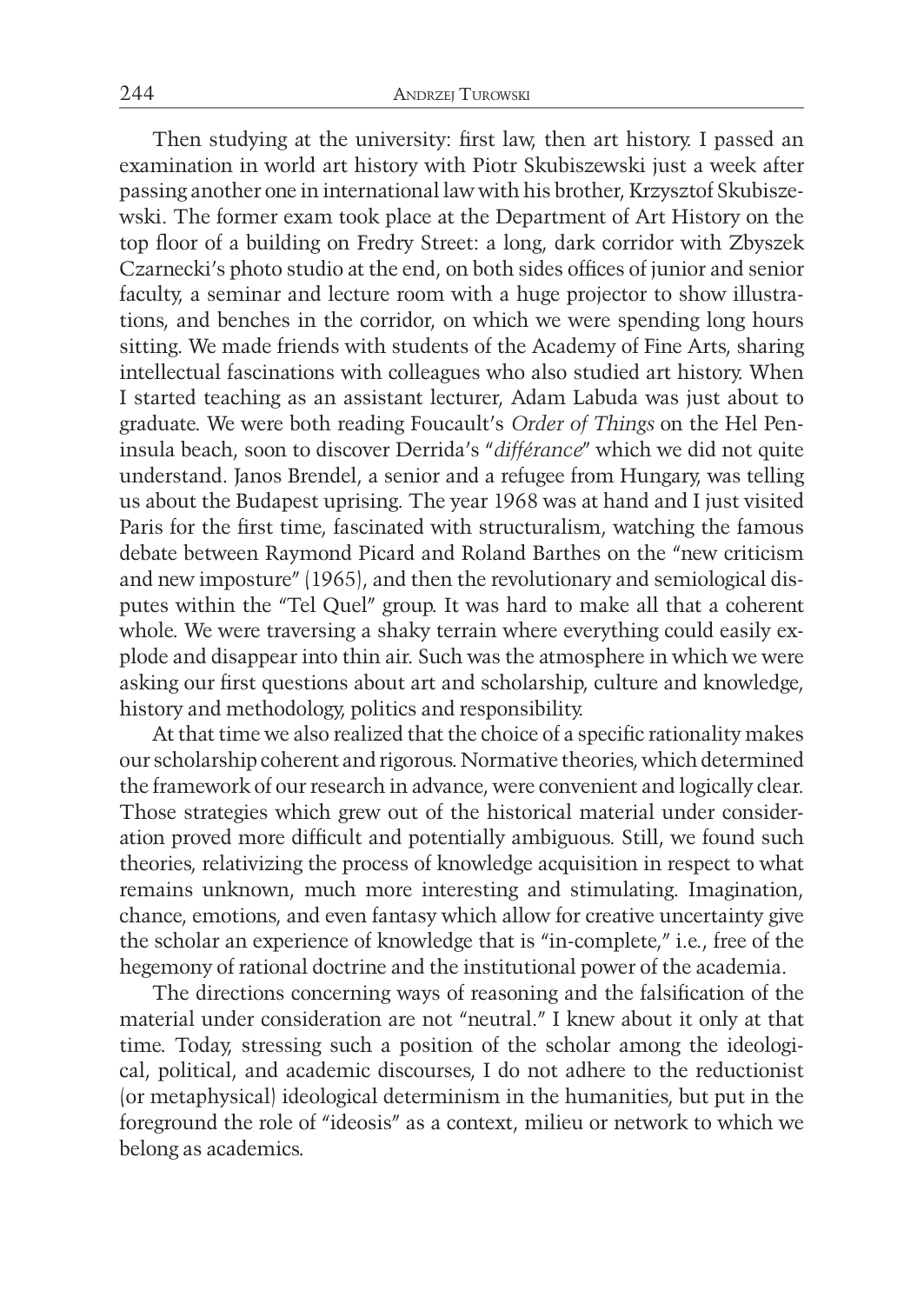At each stage of knowledge acquisition, we must remember about the placement of our research in some specific episteme including socio-symbolic fields and institutions, legal and political orders, psychological and emotional phenomena, desires and traumas, traditions and visions, affects and myths which naturally belong to our scholarly competence, making irreducible elements of the art historian's consciousness as well as the unconscious. However, the problem is that with the crisis of modernism the great metanarratives which attempted to structure and rationalize the episteme failed, too. As a result, every description of that episteme is fragmentary, each order accidental, and a chance to achieve an interdisciplinary universal synthesis quite doubtful. What we are facing, as a popular saying goes, is liquid reality. The essential truth of academic knowledge has been degraded to the status of partial truth while the integrity and stability of knowledge has been challenged when it turned out that no ultimate meaning or definite identity can be established.

The meanings that emerge from the remains and rifts, instead of wholes, have been moved to the domain of pragmatic experience and the acquired (produced) knowledge has become performative. Thus, the scholar's responsibility for the results of research has increased, which is now definitely an important feature of his/her condition. In other words, the problem of the social engagement of the scholar and the intellectual has been redefined. Scholarship is facing the challenges of today's world, connecting in a new way the metaphysics of crisis, absence, and memory with reality in which there is more poverty than justice, more wars than happiness, more violence than communication, and more hatred and exclusion that peace and bonding, while democracy as a social order of life and a project of the political and cultural community is facing the peril of populism. Science is confronted with the egoistic anthropocentrism of humanity which is destroying both human and non-human eco- and biosphere on an unprecedented scale and with indifference that suggests a suicidal drive.

It has been often emphasized today that the limitations and duties of the humanities are ethical, not just "purely" theoretical. The idea of the freedom of research and publication (liberalism), related to the scholar's ethical sense of responsibility for the world, refers to the question of methods only via the concept of alternative experience which implies the necessity to reconstruct everything, including the methodological foundation of knowledge. We live in a period of transition from one world-system to another, which is particularly unpredictable, claims Immanuel Wallerstein, the founder of utopistics: "If we want to use our chance, we must first understand it. This requires a transformation of the frames of knowledge to make us understand the nature of the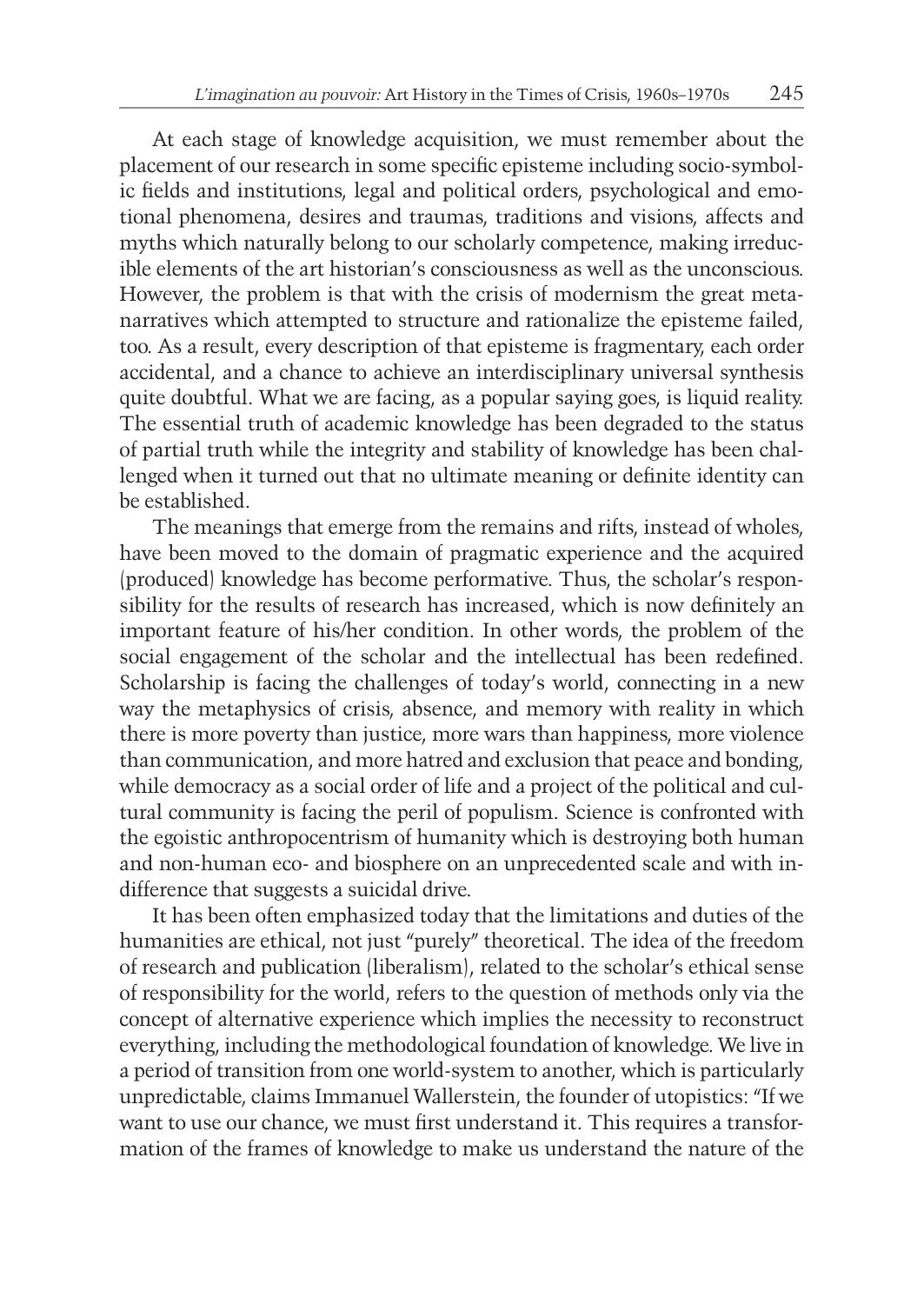present structural crisis, and by the same token, our historical choices for the 21st century."1 Far from my present awareness of the problem, I was confronted with a similar perspective in 1968, at the beginning of my academic career.

Certainly, what is crucial is the direction and character of that reconstruction, particularly if we realize the modernist failure of the idea of progress with all the ensuing real dangers without accepting ethical conservatism which in the 20<sup>th</sup> century developed socially dangerous symbolism and did tremendous damage with its political practice. Under the circumstances, it does not make sense to expect the emergence of any schema of scholarly activity subject to one method and integrated with social progress. Leaving open an agonistic (debatable) area where academic disputes may be conducted, i.e., allowing for the coexistence of different truths, just as different cultures, within a common democratic space is an attempt to bring together contradictory methods and keep their distinctness in the imaginable orders of the past and future. It is obvious, wrote Paul K. Feyerabend, the founder of epistemological anarchism, that

It is clear, then, that the idea of a fixed method, or of a fixed theory of rationality, rests on too naive a view of man and his social surroundings. To those who look at the rich material provided by history, and who are not intent on impoverishing it in order to please their lower instincts, their craving for intellectual security in the form of clarity, precision, 'objectivity', 'truth', it will become clear that there is only one principle that can be defended under all circumstances and in all stages of human development. It is the principle: anything goes.<sup>2</sup>

This principle does not mean that "everything can be said about everything." It does not express a nihilistic belief that there is no goal and all means can be used. It is not cynical opportunism which rejects social values in favor of individual benefits, but a kind of epistemic relativism which, fully aware of its limitations as regards conveying the truth, is open to critical thought that challenges academic habits, received ideas, and petrified knowledge. In my opinion, methodological anarchism has been a critical contribution to positive knowledge and the gist of the alternative ways of knowing. In this case, methodological meta-reflection "goes astray" to fill the empty spaces of ignorance, asking questions about the facticity of what we get to know without determining either our fields of study or objects of reflection once and for all. It makes us change our points of view and be more attentive and critical, chal-

<sup>1</sup> I. Wallerstein, *Utopistics: Or Historical Choices for the Twenty-First Century*, New York 1998, p. 90.

<sup>2</sup> P.K. Feyerabend, *Against Method*, London and New York 1993, pp. 18–19.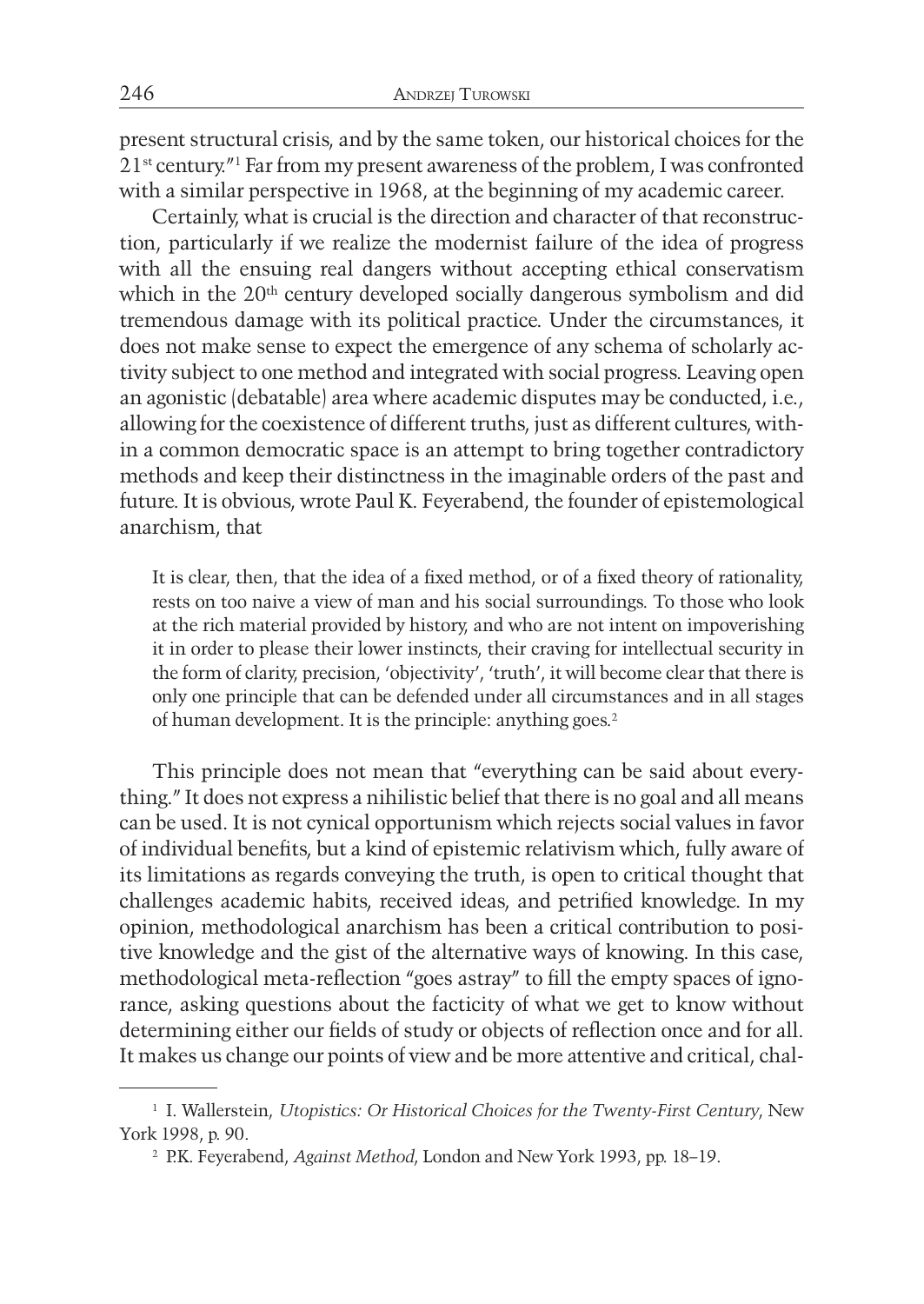lenging the historical and disciplinary integrity of scholarship. Such a method, questioning methodological boundaries, subverts the order of knowledge and opens it to the intrusion of imagination.

In this sense, losing its "hard" object of reference, art history turns into a kind of literary practice or an intellectual narrative which attempts to penetrate the margins beyond scholarly control, grasp the blurred origins, and include in the field of research the ideas that are too weak to confront "hard" knowledge. It legitimizes the desire to take into account a range of affects and emotions which have evaded unambiguous description, and acknowledges the potential of remains and vestiges. What follows is an incomplete identity of art history which, by creating literary fictions and intellectual constructs, reaches the ineffable and the formless, entering the domain of memory and the related experience of trauma, silence, and melancholy. I do not mean a historical nostalgia for the nonexistent totality, but a situation when the effects of research materializes, instead of blurring, complex emotional and imaginary interactions between the evasive object of art history and the art historian who deals with the "living archive" of the present.

It is quite obvious that in this sense, no matter how we define it, methodology brings us close to history, being a process of incessant reading and rereading of the whole past and present of our discipline, reinterpreting its methodological aspirations and operational achievements. One cannot expect all this to be a disinterested activity, which was why I considered it a strategy of the legitimation of art history among various social practices and subjects of power. As a discourse, it was both mythical and critical. On the one hand, it allowed art history to construct academic strongholds with distinct boundaries (universities and museums), on the other, it challenged those institutions by transforming them and transgressing their limitations. Thus, methodology defined the core conflict of the political in art history, turning it into a public practice. Understood in such terms, it is only an aspect of research, published texts, and academic lectures and seminars, simultaneously becoming the core of social relations and contact with students, scholars, and artists. In place of the alienated knowledge with a doubtful identity, which favored a specific model of art history, during my academic career dating back to the Poznań years I have always preferred a transversal and engaged mode of reflection related to the professional research practice involved in an endless debate about method (rationality), object (art), and ideology (history). Writes Feyerabend:

Without 'chaos', no knowledge. Without a frequent dismissal of reason, no progress. Ideas which today form the very basis of science exist only because there were such things as prejudice, conceit, passion; because these things opposed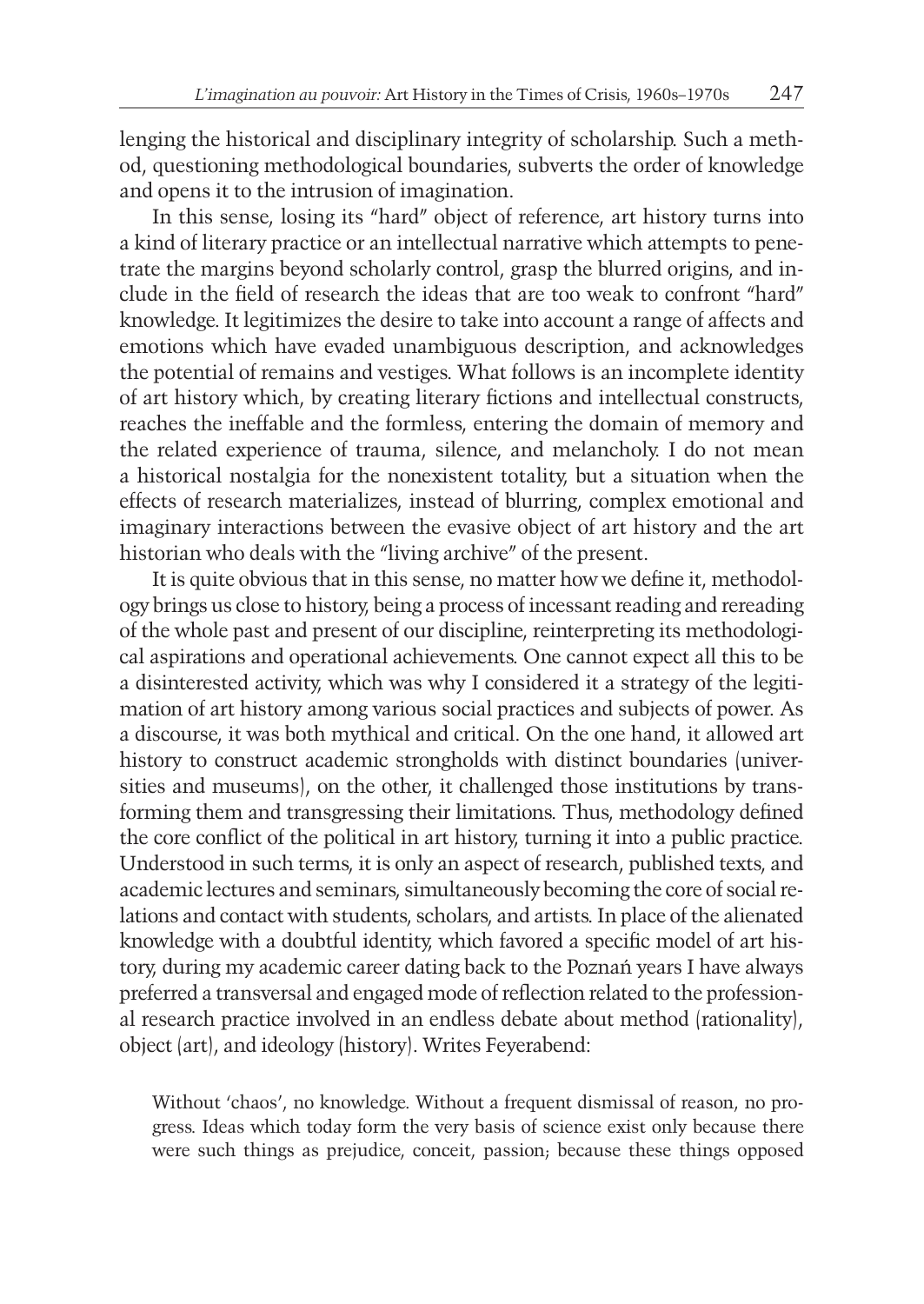reason; and because they were permitted to have their way. We have to conclude, then, that even within science reason cannot and should not be allowed to be comprehensive and that it must often be overruled, or eliminated, in favour of other agencies. There is not a single rule that remains valid under all circumstances and not a single agency to which appeal can always be made.3

Such problems largely determined my academic career in Poland and then in France, but definitely first in Poznań already in the mid-1960s. It was then that I became aware of the changes in the theory and practice of art history, including a profound revaluation of the received ideas and approaches. The most important in that respect were four questions. First, it was the role and significance of contemporary art in teaching and research. A chronological approach – from antiquity to the present – was replaced by a tendency to approach the entire history of art from the point of view of modernity, initiated in the 1960s. The history of modern art (of the  $19<sup>th</sup>$  and  $20<sup>th</sup>$  century) became more and more prominent in the research projects and teaching of the Poznań scholars. It did not mean simple turning the order upside down, but a belief that the scholar's position is historically determined by the present events and institutions which influence his/her concepts and interpretational procedures applied in different ways to every fragment of the past. Consequently, an attitude based upon the theoretical consciousness and ideological responsibility conditioned by the present became a historical foundation of art history in practice and a source of verification of all judgments. A crucial contribution to the origin of that attitude was a debate with a group of young German art historians on the work of art "between scholarship and worldview" in 1973.4

Conclusions drawn from that meeting brought us to another important question: the necessity to combine critical methodological reflection and detailed historical research. The idea of knowledge could no longer imply an ideological enclave. In that sense, methodology was no longer a kind of knowledge (meta-knowledge or theory) that is external in reference to its object, but was related to the latter, as we would say, dialectically. In teaching and research it meant more emphasis on the history of art history as a changing discipline than on the traditional philological and philosophical analysis of

<sup>3</sup> Feyerabend, *Against Method*, p. 158.

<sup>4</sup> A conference titled *Dzieła sztuki między nauką a światopoglądem* [Works of Art between Scholarship and Worldview] took place on November 14, 1973 in Rogalin. The proceedings were published in a collection called *Interpretacje dzieła sztuki*, edited by Janusz Kębłowski (Poznań 1976). See also: A.S. Labuda, "Polska i niemiecka historia sztuki w polemicznym dyskursie – sympozjum w Rogalinie w roku 1973," *Artium Quaestiones* 2017, 28, p. 227.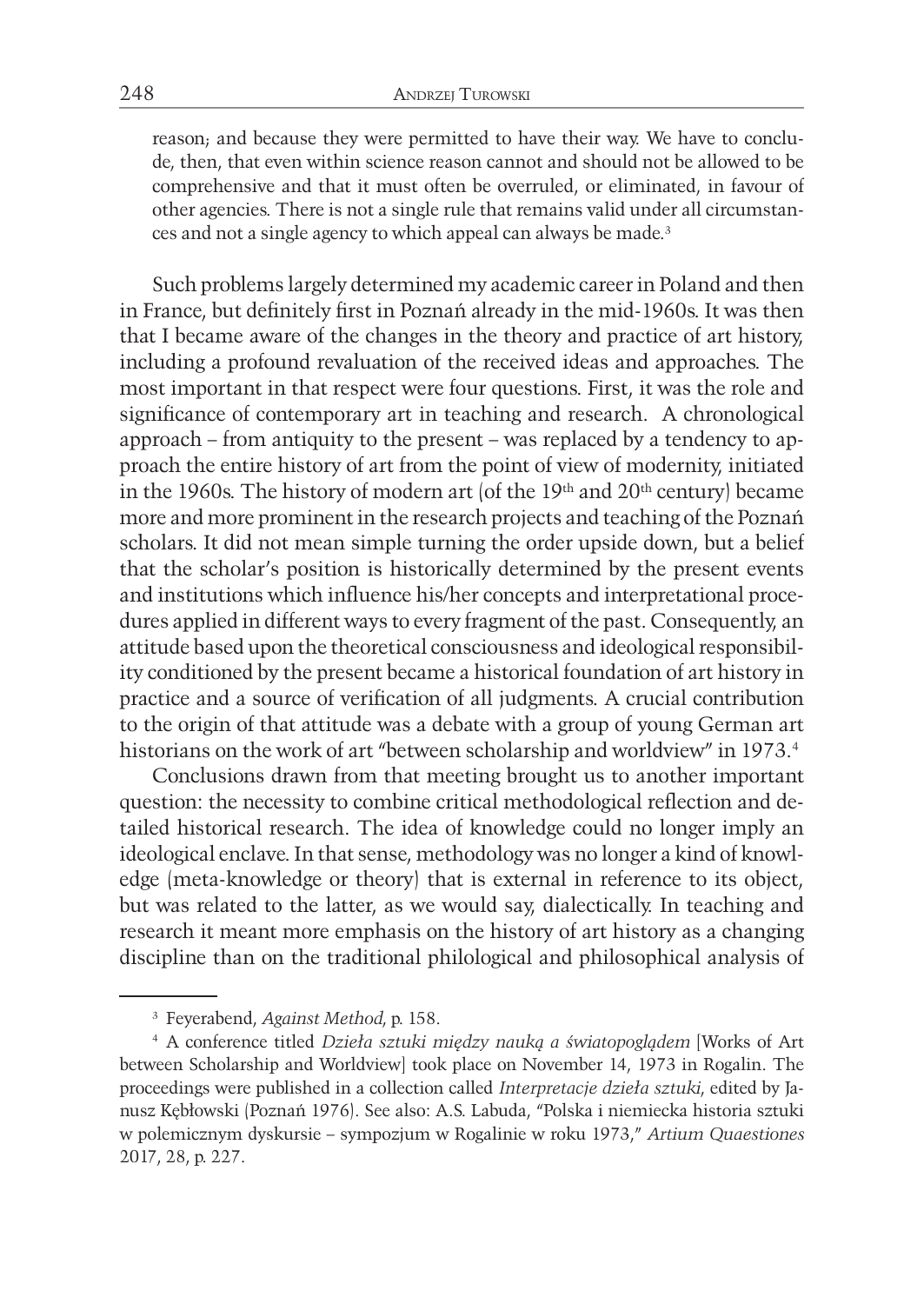artistic doctrines (aesthetics). The results of such a line of reasoning were far reaching and the third question appeared, signalizing an ever deeper change of approach to art history. The historical relativization and contextualization of the object of study went along with questioning its generic boundaries and modes of existence. In this respect, particularly seminal was the study of contemporary art, and above all the interest in the strategies of the avant-garde (collage, montage, ready-mades, conceptual art) which successfully disrupted the ontological status of the work of art. An impulse coming from the theory of the aleatory character of the modern artwork (Eco, Barthes) resulted in opening up the artistic structure and abandoning the idea of its unity based on a transhistorical principle and single meaning. On the one hand, the work of art was losing its conceptual, formal, and aesthetic identity, while on the other, it became iconically, genetically, and functionally diversified. All in all, art history was revising its descriptive vocabulary and concepts – losing its autonomy, it found a new place among specific problems of the general study of culture.

The boundaries of the discipline, so far guaranteed by its separate object of study and methods, were challenged, and the epistemological independence of the new knowledge of art with its methods of interpretation had to be reestablished in a debate. The point was not to integrate it with a "general theory" of symbolism or iconology, which was preferred in the early 1970s by the scholars who favored the trends dominant in Poland, but conversely, to allow for the historical and social diversification of art in the contexts of structural anthropology (myths), semiotics-semiology (sign, communication), and anthropological sociology (artistic life and milieu, social reception). In other words, at stake was a transdisciplinary theory, later to be called "cultural studies." Behind it stood a critical idea which did not absolutize or institutionalize history and knowledge, but rather ideologized history and sociologized the artwork. In the Polish art history of those times, it was a revisionist perspective that came into being in the post-1968 atmosphere of rebellion, quickly and correctly recognized as a coup directed against art history practiced in museums and universities as a scholarly discipline separated from ideologies and social conditions.

Already in the early 1970s, quite many Polish scholars were familiar with the concepts which came from what is called today "French Theory"<sup>5</sup> as well as the Marxism of the Frankfurt School, in particular Walter Benja-

<sup>5</sup> P. Piotrowski, "'Francuskie teorie', amerykańska mediacja. Pro domo sua i/lub humanistyka po dekonstrukcji," in: *French Theory w Polsce*, eds. E. Domańska, M. Loba, Poznań 2010, pp. 105–111.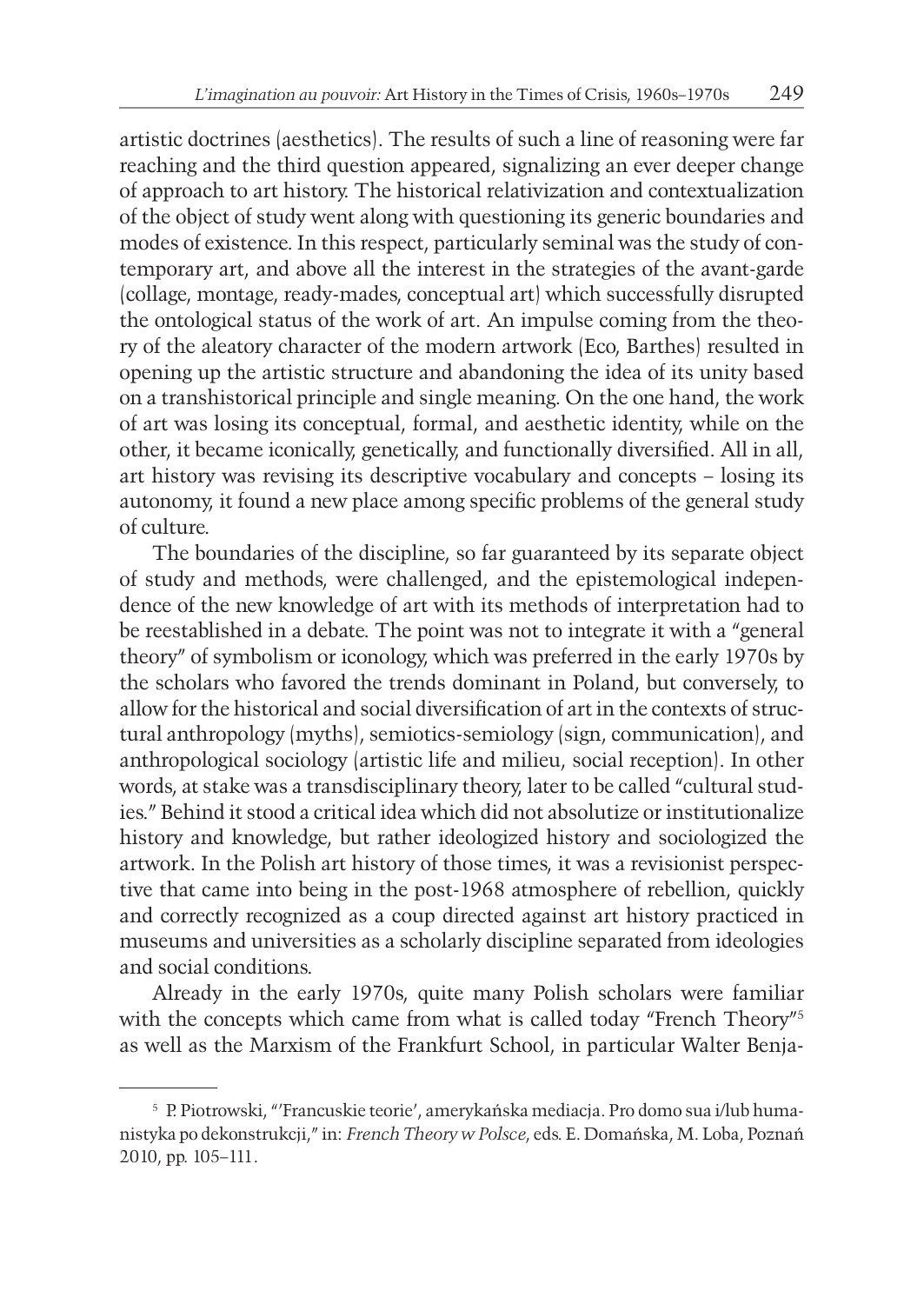min.6 Their critique of the bourgeois culture was interesting due to its potential of critical engagement with the present interpreted in historical terms. Still, it could hardly be applied to the situation of Poland. Important was also the role assigned to modern art with its idea of autonomy (Adorno), which allowed scholars to reveal the dangerous power of social ideologies and the manipulations of the authorities (Althusser). A significant evolution of the "new art history" from the history of ideas through structuralism and the sociology of discourses took place against that background which also inspired a new choice of problems and terminology of description and interpretation transferred to art history. The paradigmatic problem of the avant-garde in the study of the twentieth-century art gave rise to historicism in respect to the 19<sup>th</sup> century. What connected those two contexts was research on the external and internal tensions generated by works of art, and the social dynamic which determined not so much their origin but their functioning. An example was the question of style, whose origin was found first of all in the ideological and technological production of form (historicism), not in the history of shapes and the aesthetics of beauty. As regards the avant-garde, a similar role was played by the concept of utopia, which allowed scholars to abandon the ideological and formal dualism of rationalized or expressive form, still popular in all the surveys of the twentieth-century art. The principal concepts in thinking about art and explaining artistic processes became the definitions of structure and power, related to a long series of interconnected terms, such as revolution and transgression, critique and exclusion, utopia and ideology, autonomy and engagement, historicism and dialectic, text and discourse, function and myth, innovation and stereotype, diachrony and synchrony, center and periphery, the signifier and the signified, etc.

In the late 1970s and early 1980s, art history, dissolved in interdisciplinary projects, needed a new consolidation. Political tensions and passions gave rise to a new and significant orientation in research, which became the fourth step that provided a closure to the changes in the art history practiced in Poznań. Not only was it the time of strikes, but also of solidarity debates on identity. The problems of feminism and creative subjectivity rooted in the unconscious, long ignored and repressed by the communist ideology, emerged with much subversive energy. Another question was the artistic identification of East Central Europe in the context of common destiny of the countries

<sup>6</sup> A Benjamin seminar was held in March 20–21, 1981, and a detailed report from it was published in *Artium Quaestiones* 1983, 2, pp. 190–192. The same issue of the journal included Wojciech Suchocki's translation of Wolfgang Kemp's paper "Walter Benjamin and Aby Warburg," pp. 145–172.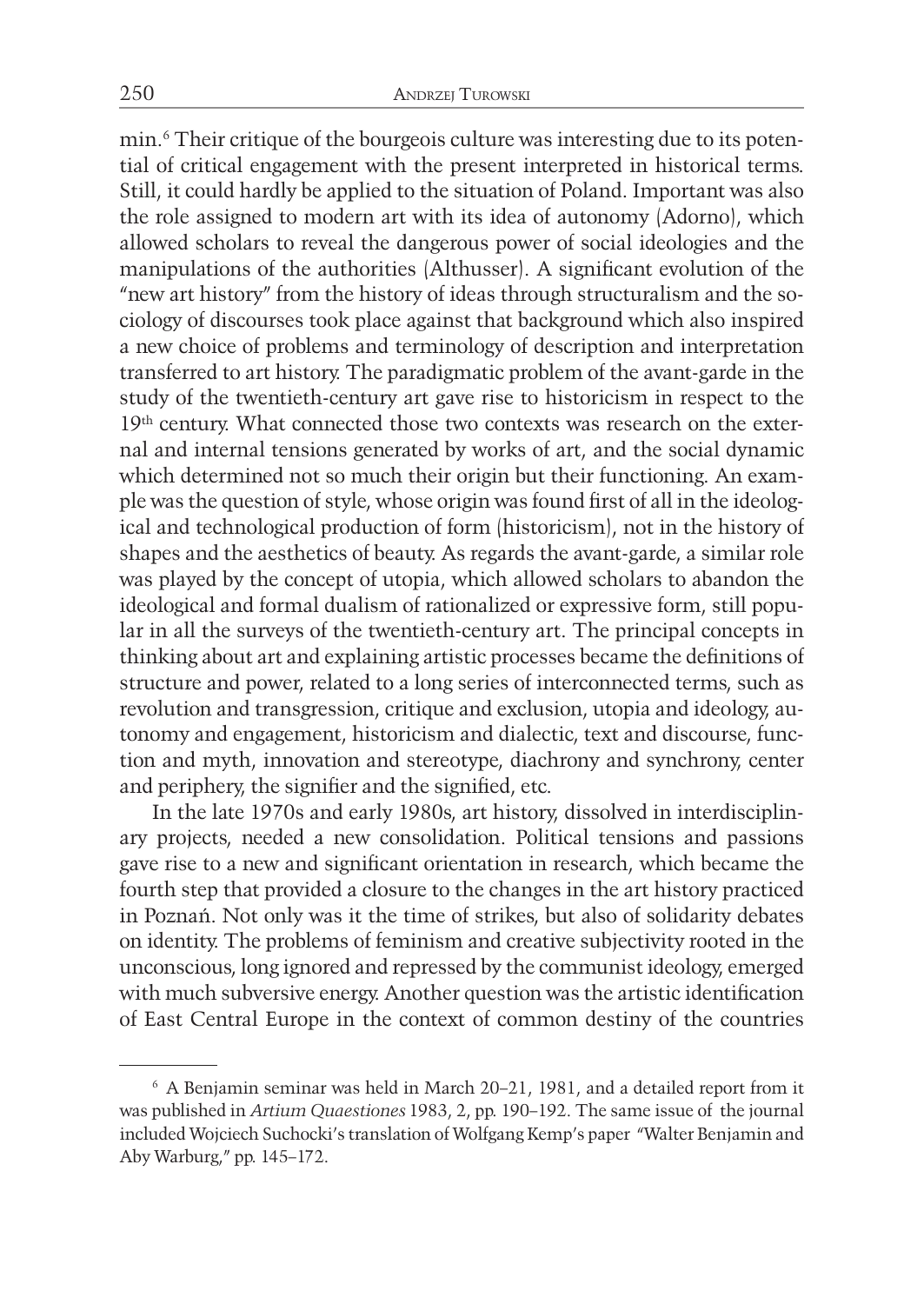marked by the "colonial" dependence on the Soviet Union, including the need to draw a new artistic geography which would allow promoting the history of the art of that region as a legitimate field of research. That particular task was set for the first time in the fall of 1980 at an international conference on the relations between the Central European avant-garde movements and the art of the West. A crucial paper of a Swiss scholar specializing in the Polish avant-garde was titled "Who's Afraid of the Periphery?"7

Addressing an old question about the cultural borders of Central Europe and within such a space the margins and farthest ends of the avant-garde art, the discussion focused on three fundamental problems. The first referred to the lives of artists and their artistic careers as foundations of their cultural identity. The second was geography – spatial, synchronic, and horizontal differentiation, with all the complex and changing historical and cultural, economic and political, and philosophical and ideological relations. Finally, the third was about artistic processes in history, including such questions as the rise of stylistic trends, ideological options, the ideas of history and visions of the future, as well as the structure of the work of art, its integrity and fragmentariness, and its autonomy and disintegration.

Presented above in a nutshell, this research perspective, which resulted in changing the position of modern art and incorporating Central Europe in the field under scrutiny, provided opportunities for an interesting research experiment that became more and more common in many academic institutions both in Europe and in the United States. In the 1980s and 1990s, the studies on the avant-garde in Central Europe resulted in introducing a number of descriptive terms which are used also today to deal with modern history. In my case, such was the book that summed up the Poznań stage of my academic career, published in 1986 in France under the title *Is There Art in Eastern Europe?*

To understand better the art of the 1980s, in the first place I decided to use such terms as "crisis," "margin," and "rupture" as a new field of critical reflection which challenged the integrity of artistic biographies, homogeneity of the avant-garde artworks, and the coherence of programs and trends.

<sup>7</sup> The conference was held in Gołuchów in December, 1980. Its title was *Les relations du constructivisme d'Europe de l'Est et d'Europe Centrale avec l'avant-garde des deux premiers décénnies du XX siècle*. A report was published in *Artium Quaestiones* 1983, 2, pp. 188–190. The proceeding were published only in French many years later in *Ligeia* 1989, 5–6, pp. 31–131. See there, next to the preface, A. Turowski, « L'avant-garde en Europe de l'Est : problèmes et orientations de la recherche » (pp. 31–34), a key text by A. Baudin, « Qui a peur de la périphérie? », *Ligeia* 1989, 5–6, pp. 124–131. The aftermath of the conference included also my book: A. Turowski, *Existe-t-il un art de l'Europe de l'Est?*, Paris 1986.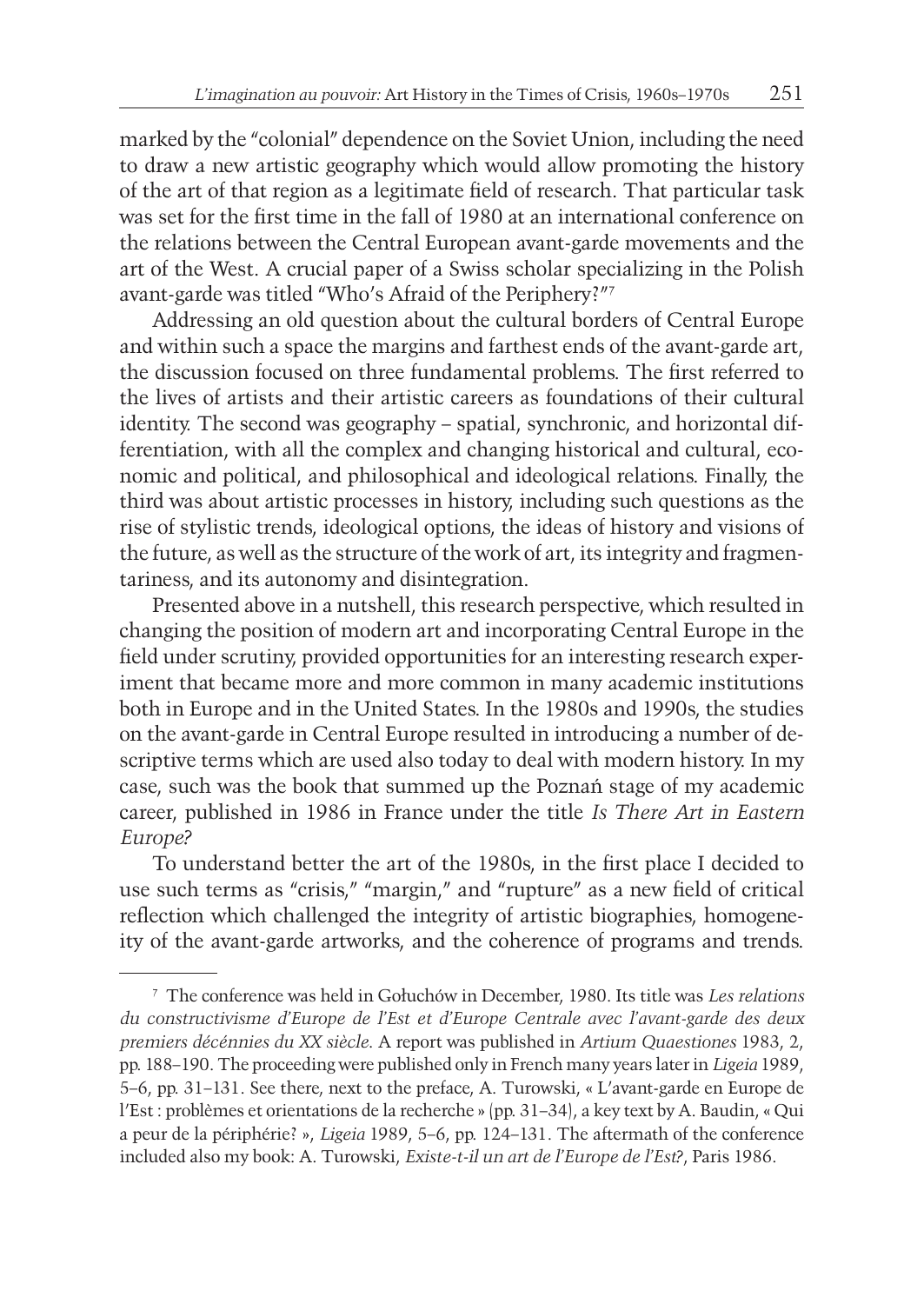Moreover, I questioned the model of art history based on binary oppositions, paying attention to ambiguities (differences) instead of opposites. The point was not to acknowledge a dialectic, which is always bipolar, but a kind of knot. As a foundation of the study of contemporary art, I proposed a model of multi-level discursive texture, complex enough but with no single principle of order, and covering many fragments of the artistic life of a given area and specific time period, subject to continuous social and psychological pressure. That kind of texture I described in *Budowniczowie świata*, using the concept of "ideosis." I was referring to different levels of culture and heterogeneous discourses. Ideosis did not structure the field, but allowed me to describe it as an unstable space. What integrated artistic and social phenomena were interactions instead of casual and genetic relations. In this texture specific works, trends, programs, criticism, and the like constituted in a somewhat fluid manner overlapping circles with a varying but always complex degree of internal organization. The border circles were not distinct, ties were weaker there, and the discourses of margins started proliferating chaotically. The result was the state of instability.

Conducted from such a viewpoint, the study of the avant-garde was not intended to disclose rifts and mistakes or, as some critics like to say, the "fraudulence of the avant-garde art" (statements of this kind usually conceal opportunism or conservative ideologies), but to let art history overcome a deeply ingrained model of modernist thinking. No wonder then that already in the early 1970s I was interested in the discourses of those artists and theorists who, moving into the area of the modern, not quite mapped, challenged more or less codified works and theories of modernist art, allowing for critical approaches to them. A critique of the avant-garde was made possible by its own discursive texture. Particularly helpful in this respect was Tadeusz Kantor and the experience of the Foksal Gallery. That seemingly "other" history, unfolding in artists' studios, could not be separated from the academic art history practiced in Poznań.

Thinking about the concepts that would possibly match the world in crisis in the 1960s and 1970s, with which I could approach contemporary art in its complex network including the artist's studio, the curator's practice, the scholar's library, and the university seminar, as well as the East and the West, I turned in that decade toward two art historians: Aby Warburg and Max Dvořák. For them the Great War, the key event in their history of modernity and the ensuing crisis, was the crucial experience which made them change their epistemological orientation in anthropology and philosophy of history. For Warburg, who belonged to Western culture, it was predominantly the problem of visual memory; its fluctuations, crossings, transformations,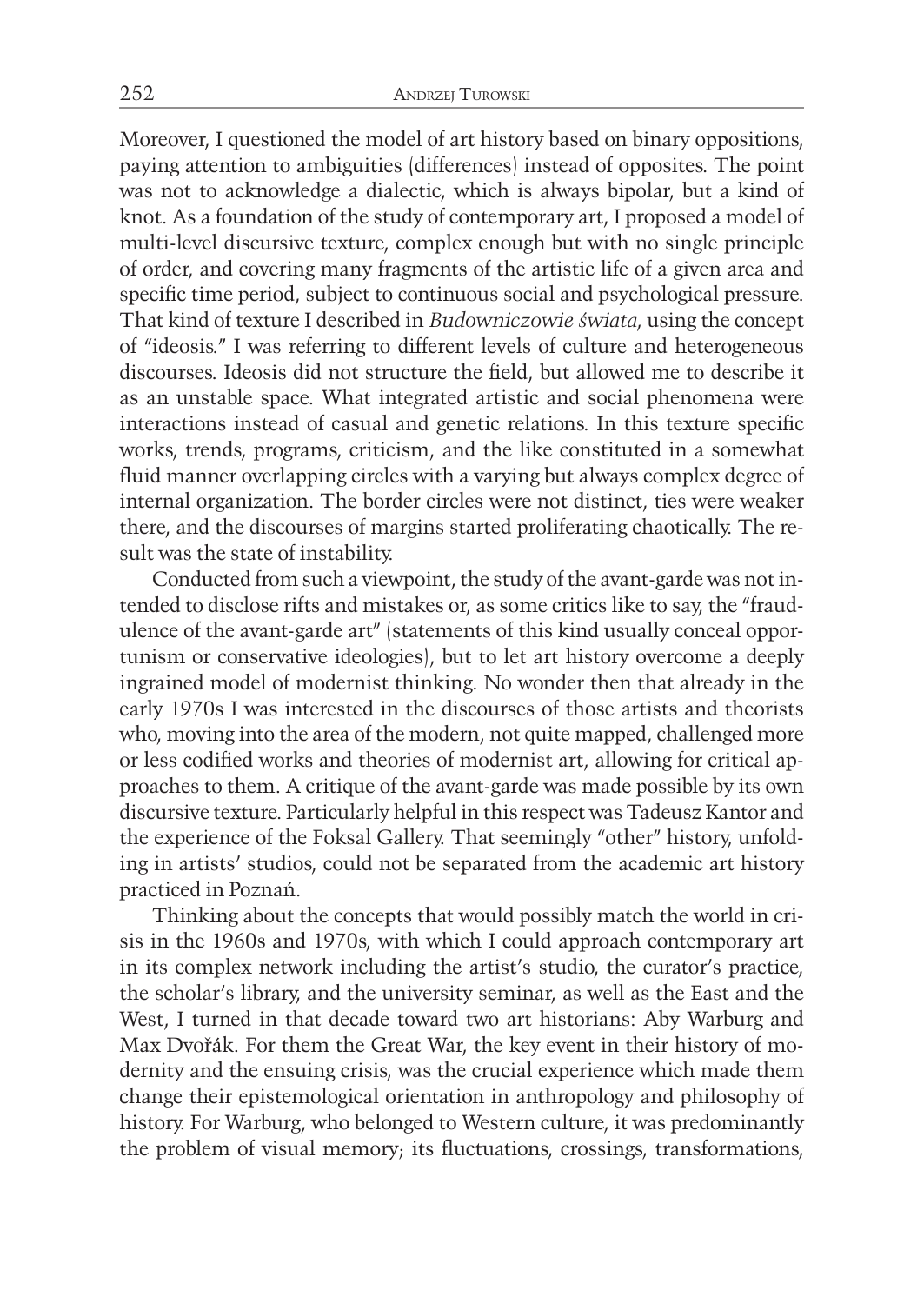and returns. Their history was complicated, multi-leveled, tangentially connecting different cultures. For Dvořák, who came from Central Europe, it was abandoning the formalism of linear history in favor of approaching art history as a domain of discontinuity, breaks, ruptures, and hybrids, such as, for instance, mannerism and expressionism. Both founded their visions of the history of art on the concept of rupture. Interested in different artists and epochs, they agreed that early modern art could not be interpreted only in terms of the heritage of classicism.

Art history according to Warburg, and in a sense also according to Dvořák, critically referred to the origin of the discipline, when not only its name, but also the object of study and method were defining their meaning and limitations. Their model of art history challenged each of those elements which, determining its autonomy, gave it the status of a field of academic study. Taking into consideration that essential change, during the Poznań discussions I fully realized that the first art history, based on the model shaped by the Enlightenment, rooted in the excavations in Pompeii and Herculaneum and articulated by Winckelmann, with Warburg gave way to another model, born in psychiatric clinics and the excavations in memory, whose key achievement was *Mnemosyne*. That other art history was brought to surface from the depth of the unconscious, from phobias and passions, in the shock of danger and the diseases caused by trauma. One must remember that Michel Foucault's *History of Madness*, published in 1961, was a polemic with the Enlightenment discourse of rationalism. While the first art history, that of Winckelmann, came into being under the sign of Sun, the other one, that of Warburg, emerged under the sign of Saturn. In its center was the idea of man in danger – it was the history of art evolving in the times of permanent crisis.

What interested me years ago in Warburg, and despite all the differences between them, also in Dvořák, was the fact that in their studies the object of art history was breaking out of crisis. If crisis was a permanent condition, the knowledge that it made possible was close to what cannot be grasped in research – incomplete, fragmentary, changing, and always critical.<sup>8</sup> Why can we not then adopt the concepts of crisis and non-positive affirmation, i.e., contestation as the gist of the research practice in art history, such as it has been since 1968? In other words: the gist of critical political practice, challenging methodology of scholarship, and radical art.

<sup>8</sup> All the participants of the SHS (Association of Art Historians) conference in 1985, in which I did not take part because I was already in France, were of a different opinion. See Kryzysy w sztuce. Materiały z sesji Stowarzyszenia Historyków Sztuki, Lublin, grudzień 1985, ed. E. Karwowska, Warszawa 1988.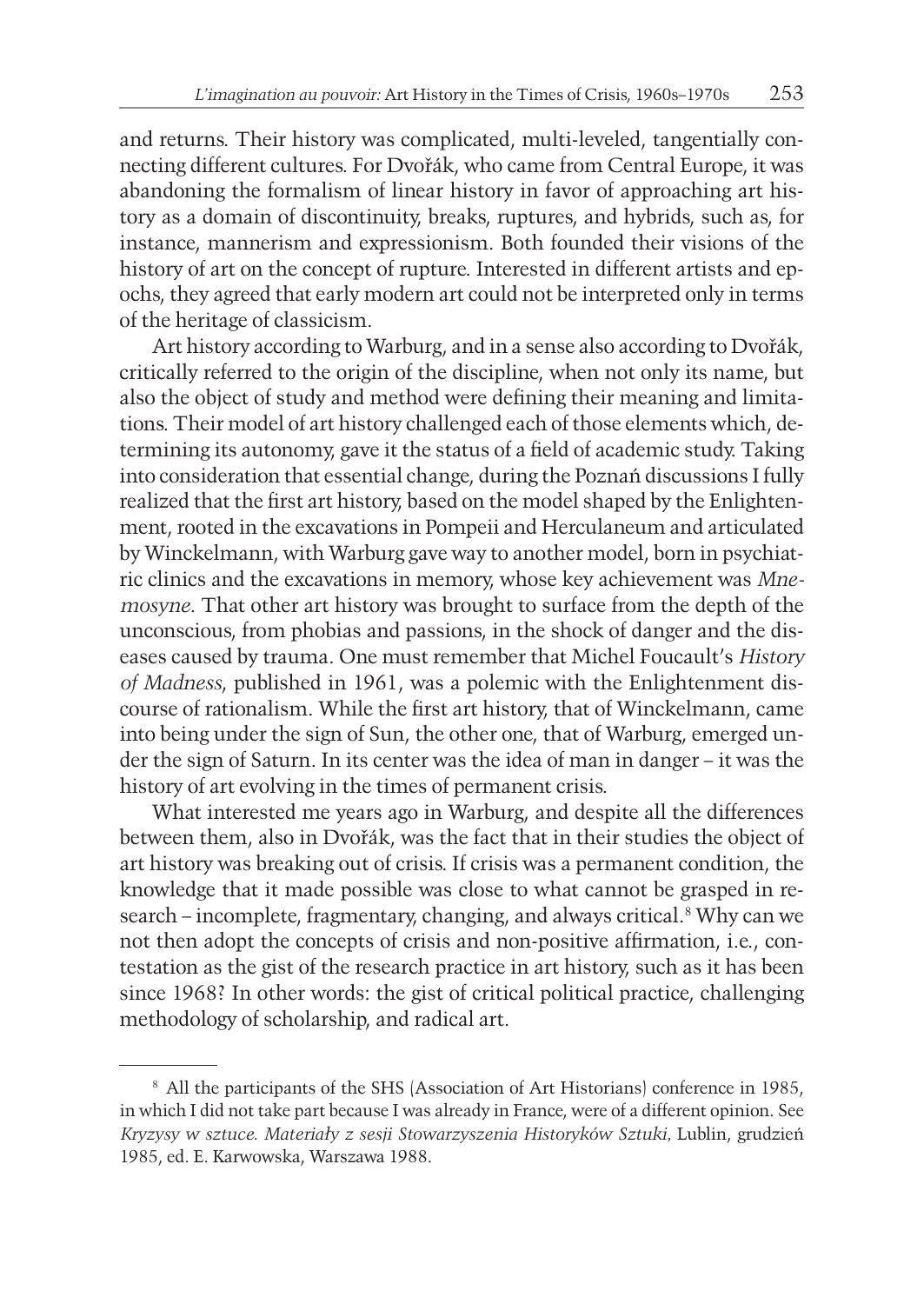In the past, the equivalent of the word "outrage" was "contestation." Michel Foucault wrote in his "Preface to Transgression":

Perhaps when contemporary philosophy discovered the possibility of nonpositive affirmation it began a process of reorientation … and opened the way for the advance of critical thought and the principle of contestation. … Rather than being a process of thought for denying existences or values, contestation is the act that carries them all to their limits and, from there, to the Limit where an ontological decision achieves its end: to contest is to proceed until one reaches the empty core where being achieves it limit and when the limit defines being.<sup>9</sup>

Foucault, similarly to Nietzsche, placed the contesting and anarchistic "yes" in the center of the conflict (agon) that stimulates society, where "yes" means disagreement, an expression of protest, a revelation of difference, an emphasis on otherness, the essence of hiatus, a result of anger, a symptom of indignation, a form of rebellion, the need for revolt, the (im)penetrability of the limit.

Even though the artist's position in today's democracy has been defined many times by artists themselves, it still requires continuous reformulation. This is a problem that is both artistic and political, which means that it pertains to art history. Whenever I start thinking about it, what comes to my mind is the Polish March 1968 in Poznań, which back then was my present. The present always calls for being alert, just like Émile Zola was alert when he pronounced his famous "*J'accuse!*." He did it in a public letter addressed to the President of the Republic in relation to the anti-Semitic trial of Dreyfus, which included sharp criticism of the French government and its frauds. Fully aware of the consequences, Zola was ready to face a libel lawsuit that indeed ended with a sentence and his emigration. He wrote that his letter, like a revolution, was intended to foster an "explosion of truth" – with passion, in the name of suffering humanity, it was supposed to remember the public that "people are entitled to happiness"; as an act of indignant protest, it was a "cry of his heart."<sup>10</sup>

The Poznań art historians learned their lesson of imagination and engagement in March and May of 1968, and I practiced art history throughout the 1970s accordingly until I made a difficult decision to leave for Paris and take an academic job in France.

<sup>&</sup>lt;sup>9</sup> M. Foucault, "Preface to Transgression," trans. D. F. Bouchard and S. Simon, in: idem, *Aesthetics and Methodology, Essential Works of Foucault,* vol. 2, ed. J. F. Faubion, New York 1998, pp. 74–75. English translation slightly modified – M. W.

<sup>10</sup> É. Zola, "J'accuse!," *L'Aurore*, January 13, 1898. English translation by Wikisource.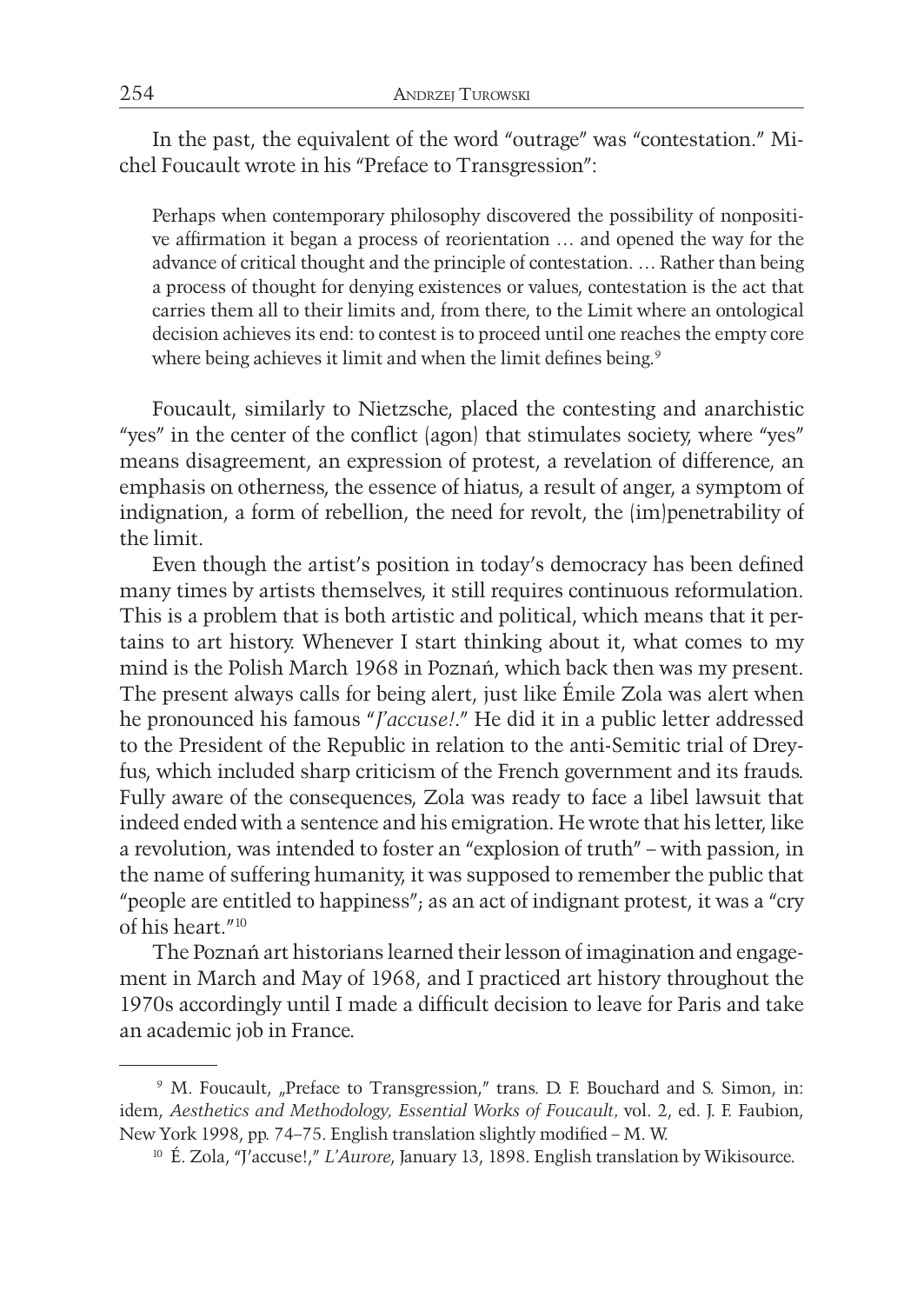#### BIBLIOGRAPHY

Feyerabend P. K., *Against Method*, London and New York 1993, pp. 18–19

- Foucault M., "Preface to Transgression," trans. D. F. Bouchard and S. Simon, in: idem, *Aesthetics and Methodology, Essential Works of Foucault*, vol. 2, ed. J. F. Faubion, New York 1998, pp. 74–75
- *Kryzysy w sztuce. Materiały z sesji Stowarzyszenia Historyków Sztuki, Lublin, grudzień 1985*, ed. E. Karwowska, Warszawa 1988
- Turowski A., "Konstruktywizm wschodnio- i środkowoeuropejski w powiązaniu z awangardą dwóch pierwszych dekad XX wieku" (a report on *Les relations du constructivisme d'Europe de l'Est et d'Europe Centrale avec l'avant-garde des deux premiers décénnies du XX siècle* conference, Gołuchów 1980), *Artium Quaestiones* 1983, 2, pp. 188–190
- Proceedings of *Les relations du constructivisme d'Europe de l'Est et d'Europe Centrale avec l'avant-garde des deux premiers décénnies du XX siècle* conference, Gołuchów 1980, *Ligeia* 1989, 5–6, pp. 31–131
- Turowski A., *Existe-t-il un art de l'Europe de l'Est?*, Paris 1986
- Wallerstein I., *Utopistics: Or Historical Choices for the Twenty-First Century*, New York 1998, p. 90
- Zola É., "J'accuse!," *L'Aurore* 1898, January 13

Andrzej Turowski

Professor emeritus, Université de Bourgogne, Dijon

### *L'IMAGINATION AU POUVOIR*: ART HISTORY IN THE TIMES OF CRISIS, 1960S–1970S

Summary

The present paper is reminiscence and an attempt to reconstruct the intellectual heritage of art history as it was practiced at the University of Poznań in the late 1960s and throughout the 1970s in the context of new developments in cultural theory and changing research interests. Besides, it includes the author's account of his own academic work in that period, began in the 1960s and inspired in particular by the year 1968 that brought a social crisis and a cultural revolution, as well as introduced the element of imagination into academic knowledge and critical thought. The author draws a wide panorama of intellectual stimuli which contributed to an epistemic and methodological turn, first in his own scholarly work and then in the work of some other art historians in Poznań. Those turns opened art history at the University of Poznań to critical reading of artistic practices approached in relation to other social practices and subjects of power. As a result, four key problems were addressed: (1) the position of contemporary art in research and teaching, (2) the necessity to combine detailed historical studies with critical theoretical reflection, (3) the questioning of genre boundaries and ontological statuses of the objects of study and the semantic